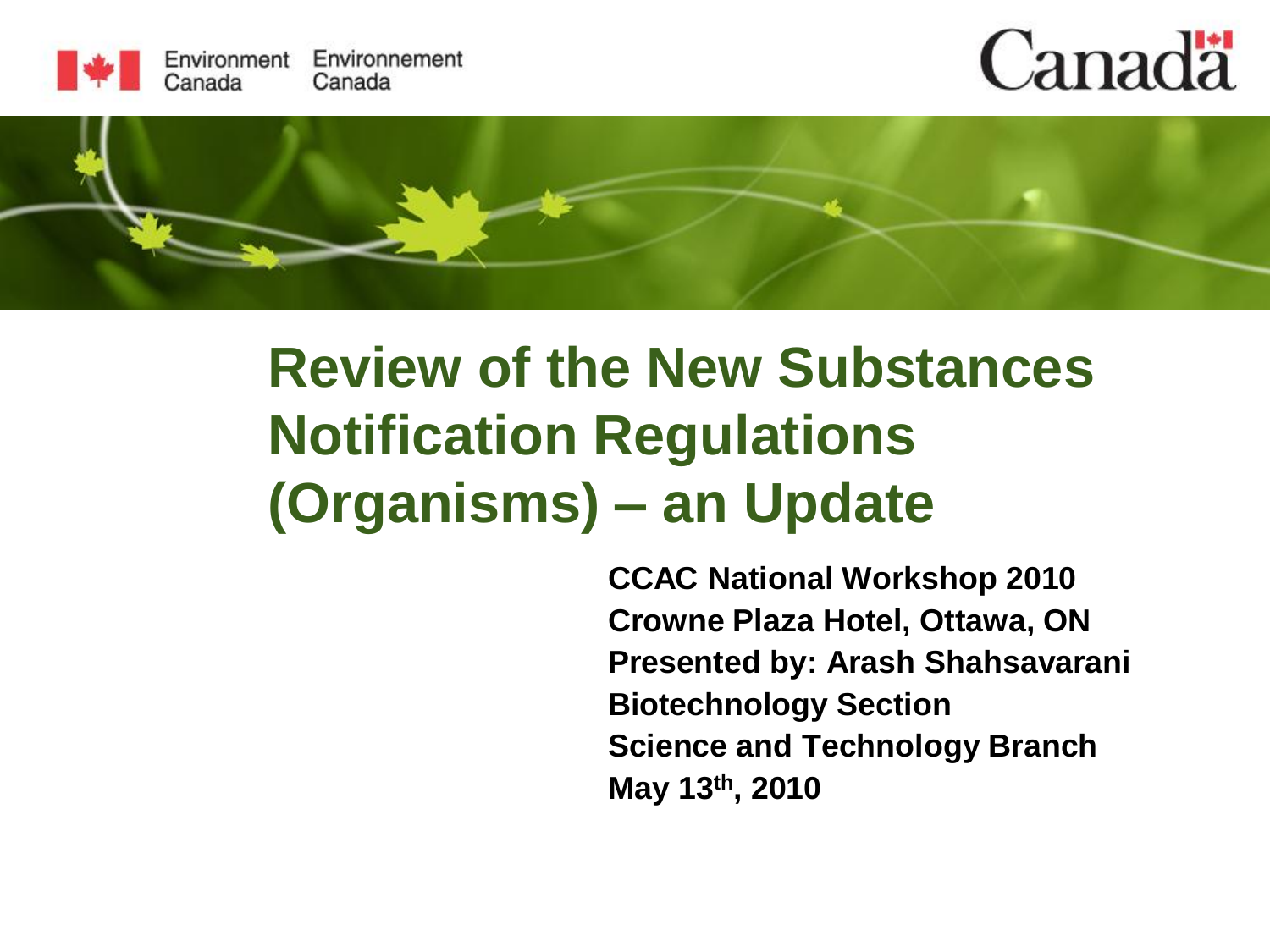## **Outline**

- Legal Framework
- Rationale for amendment
- Proposal
- Next Steps



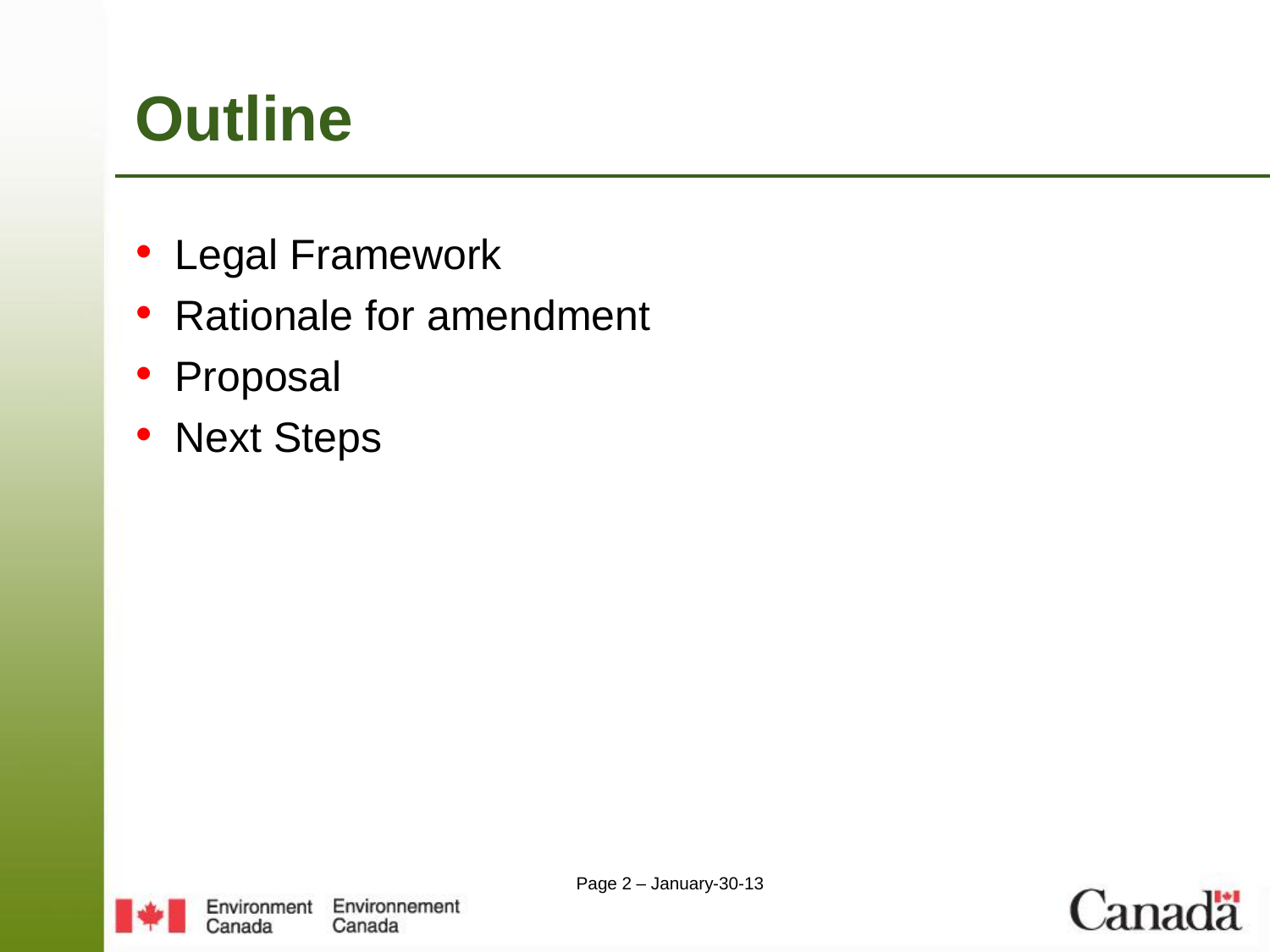#### **New Substances Notification Regulations**

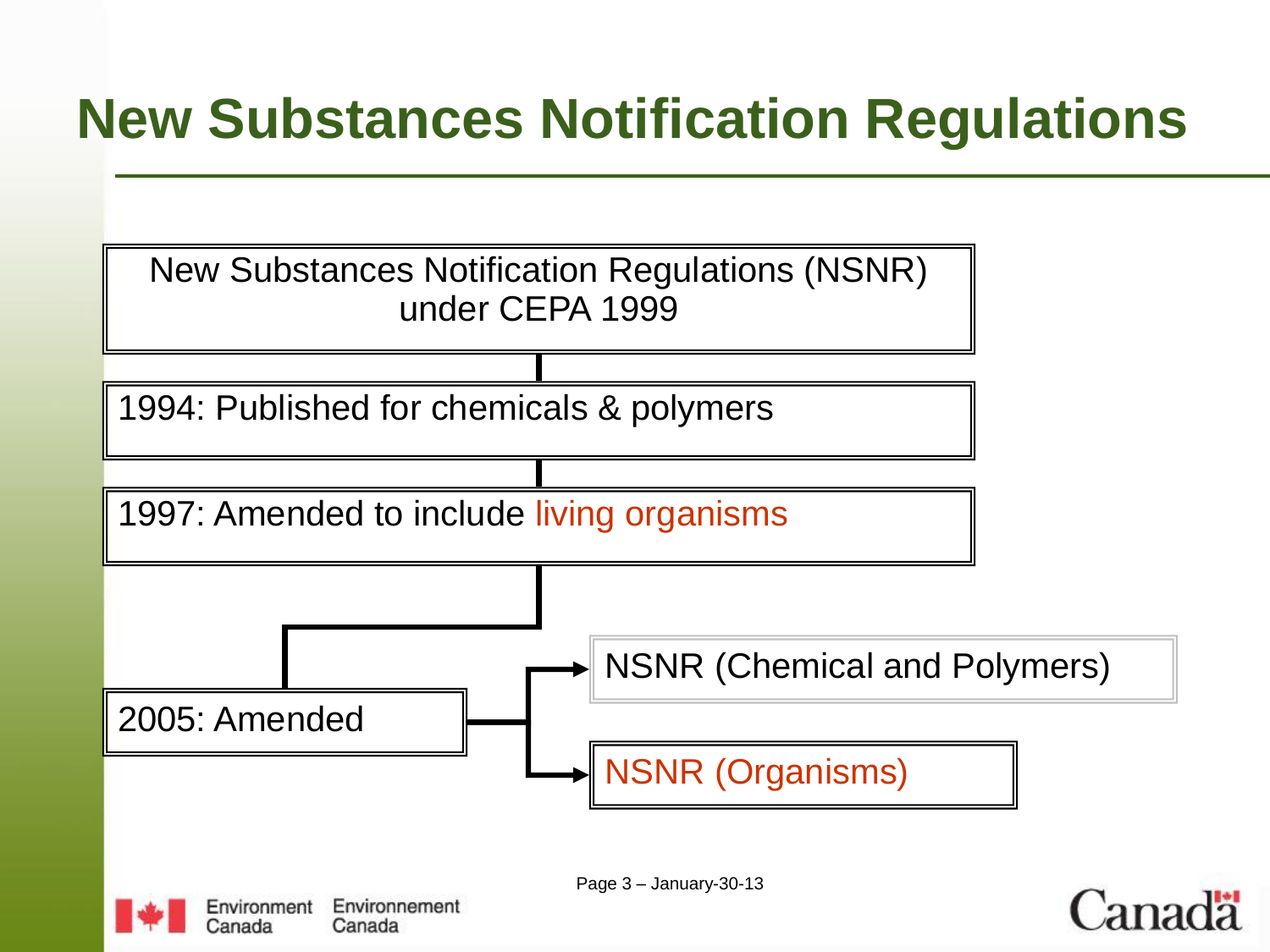# **NSNR (Organisms)**

#### **Prescribes**

- Information and administrative requirements for the manufacture or importation of **"living organisms"** not listed on the DSL
- Notification and Assessment timeframes
- Conditions and circumstances for exempting certain living organisms from the notification requirement  $\|\cdot\|$  **Guidance document:**

#### **Living Organisms:**

-Micro-organisms; and -Organisms other than microorganisms

#### **Authority:**

Shared between Health Canada and Environment Canada (unique federal arrangement)

Guidelines for Notification and Testing of New Substances: **Organisms** 



Page 4 – January-30-13

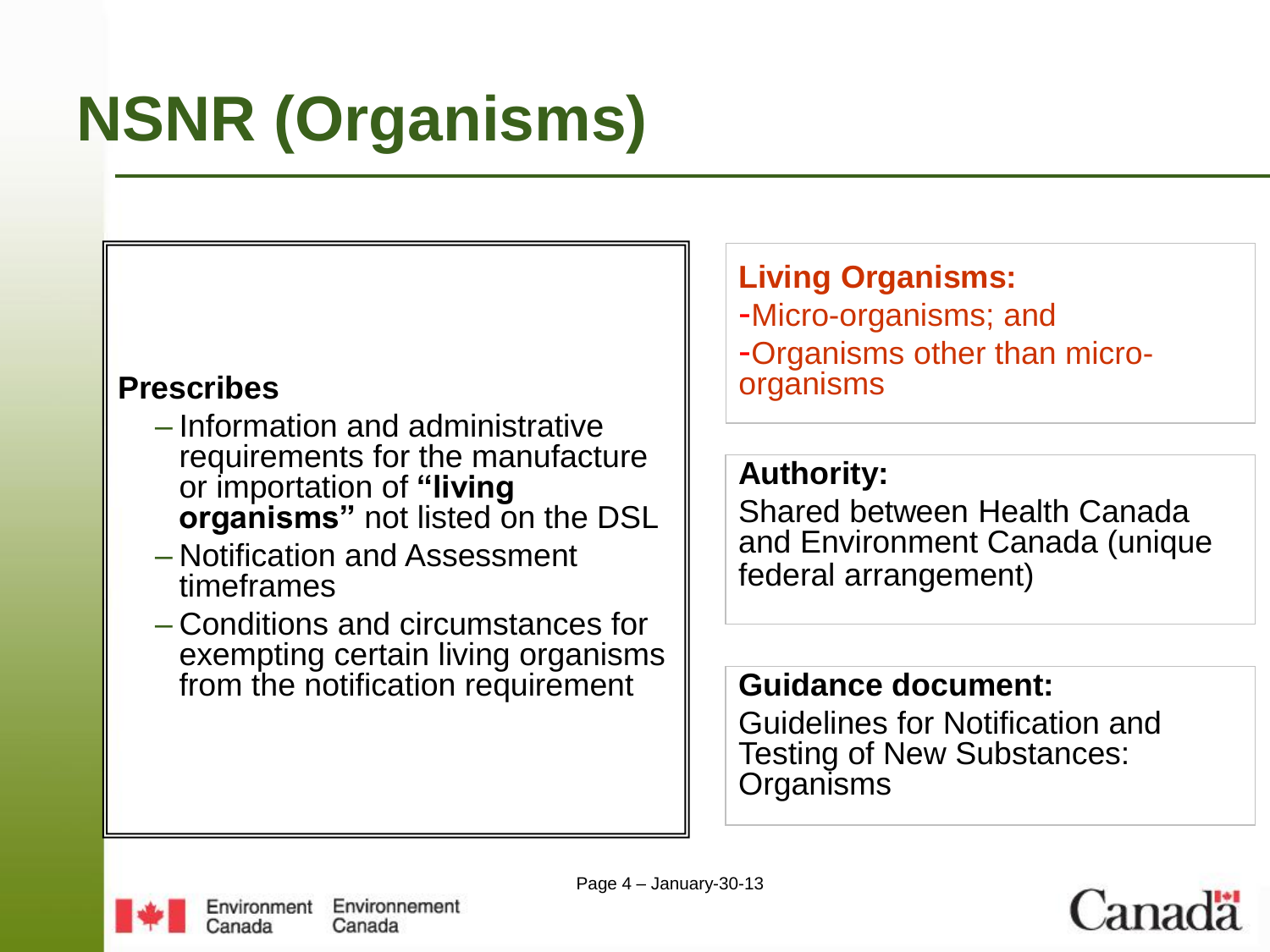#### **Current Schedules**

| <b>Schedule</b> | <b>Type of Organism</b>       | <b>Description</b>                                               | <b>Assessment</b><br><b>Period (days)</b> |
|-----------------|-------------------------------|------------------------------------------------------------------|-------------------------------------------|
| 1               | Micro-organism                | Introduction anywhere in Canada                                  | 120                                       |
| $\overline{2}$  | Micro-organism                | Contained facility OR export only                                | 30                                        |
| $\mathbf{3}$    | Micro-organism                | <b>Experimental field trials</b>                                 | 90                                        |
| 4               | Micro-organism                | Introduction at the same site where<br>isolated and manufactured | 30                                        |
| $5\phantom{1}$  | Other than micro-<br>organism | All                                                              | 120                                       |



Page 5 – January-30-13

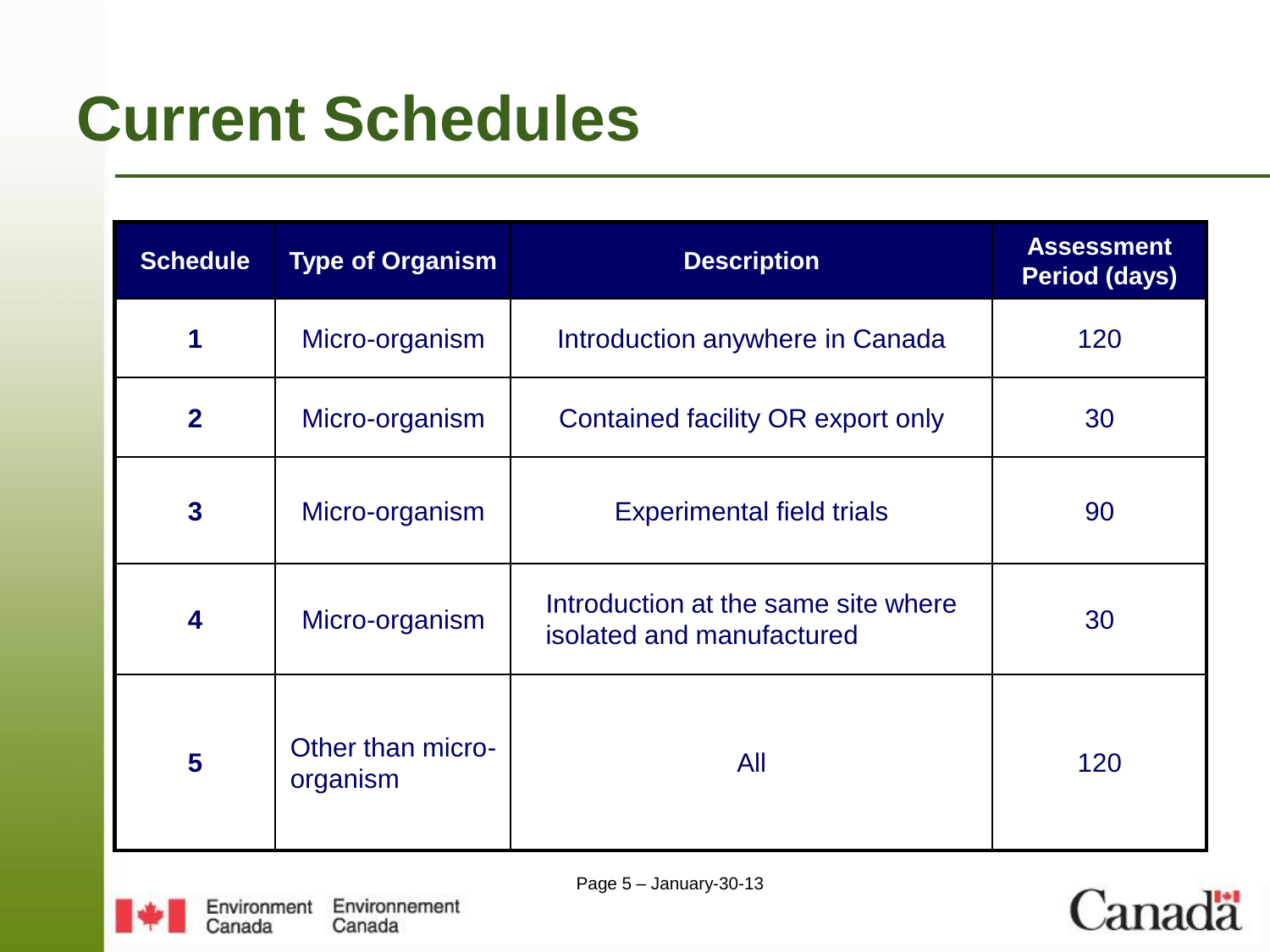## **Why Review the NSNR (Organisms)?**

- New developments, rapid evolution of science
- Public concerns over rapid development of biotechnology; regulations have not kept pace
- Current all-or-nothing approach for higher organisms is inefficient and inadequate.
- Coherence and alignment with other government policies/initiatives
- Accidental releases of transgenic animal carcasses from R&D facilities (i.e. are there sufficient 'checks and balances' in the system)



Page 6 – January-30-13

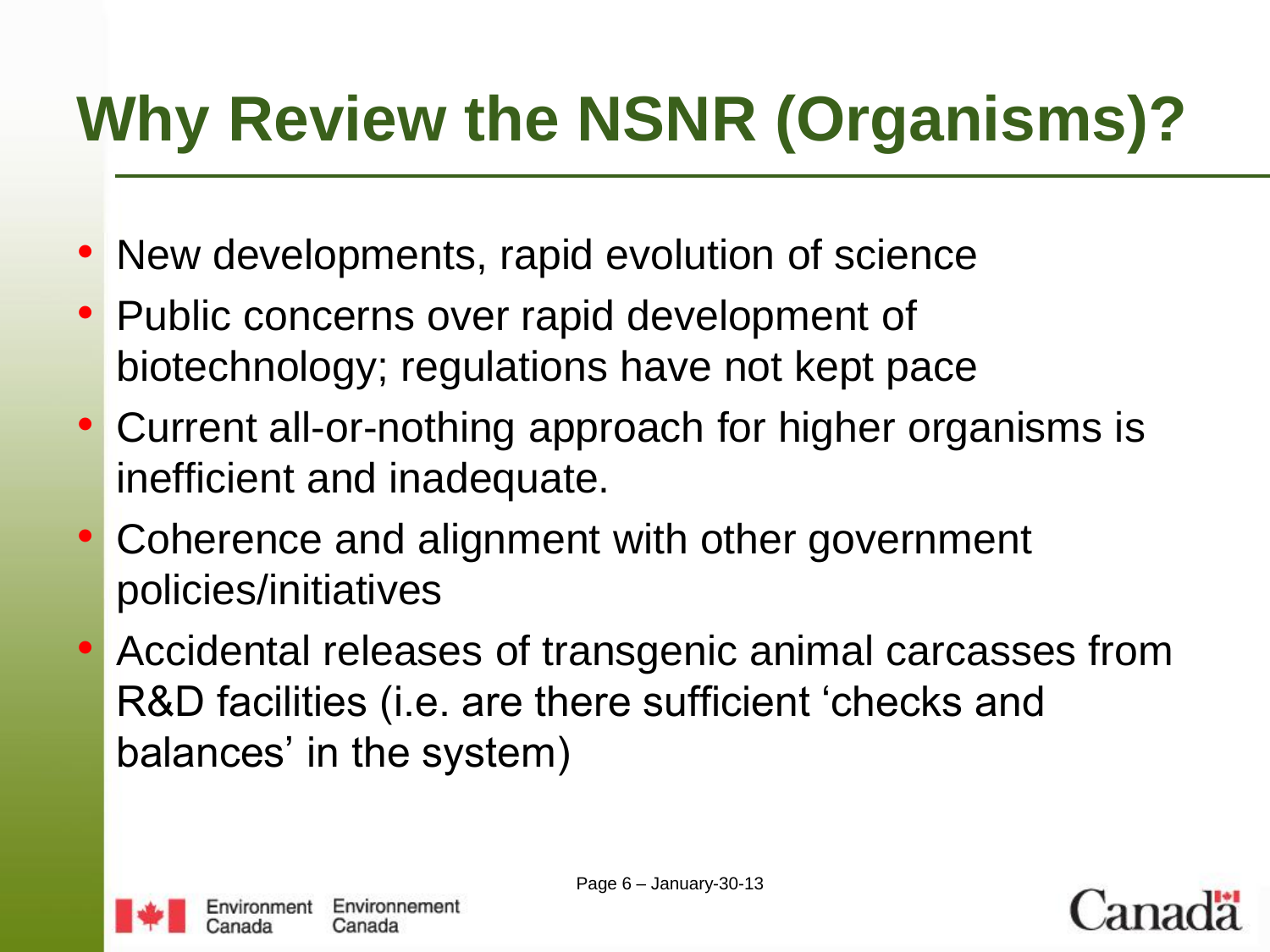#### **Current vs Proposed**

#### • Current

- All R&D, irrespective of risk, exempted IF contained
- **Proposed** 
	- To be exempted, R&D in containment limited to "Low-Risk"
	- Requirement for Adequate **Containment**
	- Minimal Reporting of R&D activities

1 Notification Schedule

– Tiered Notification Scheme



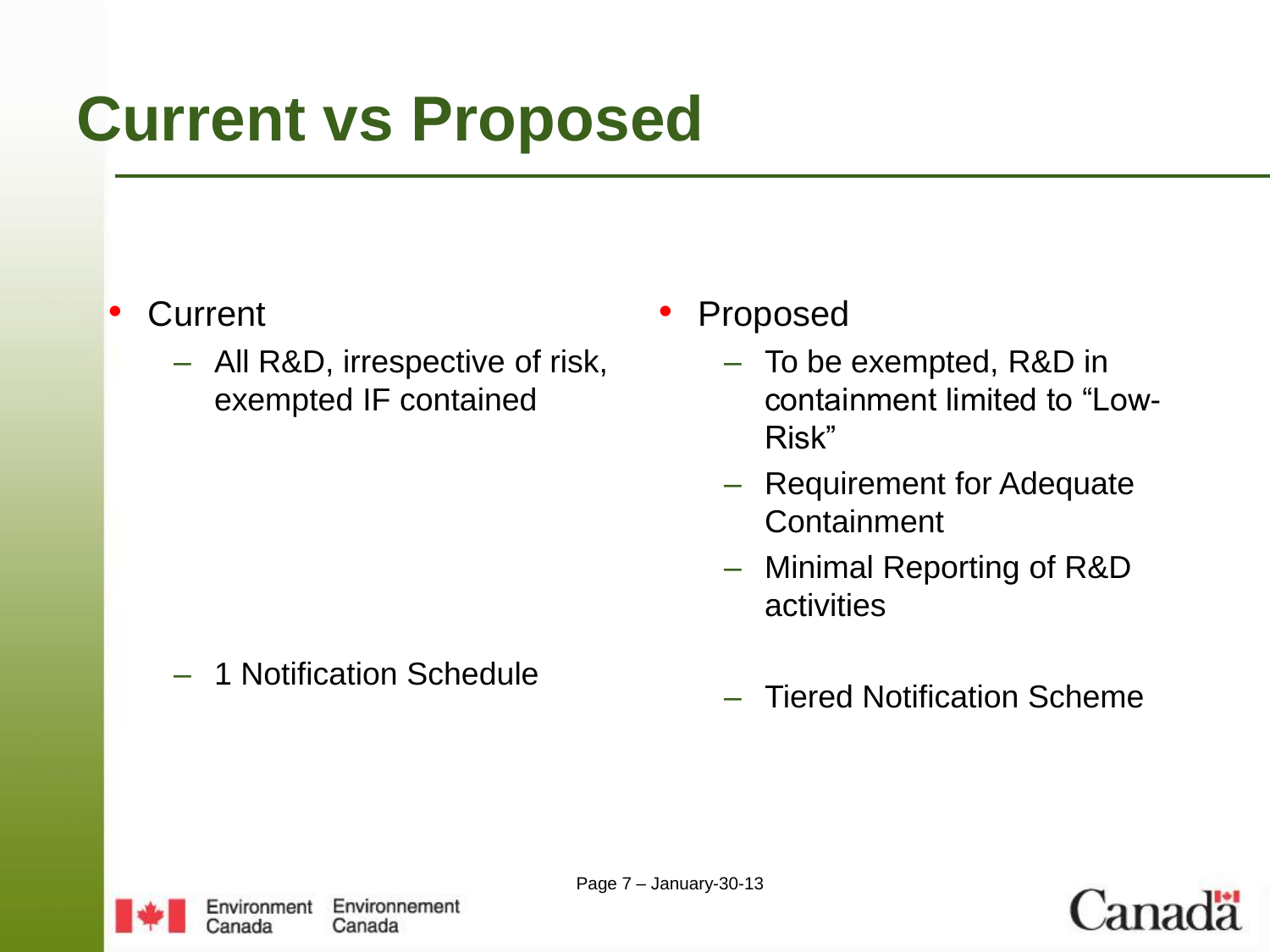## **On-going Consultations**

- 1st Multi-Stakeholder Consultation June 2006
- 2nd Multi-Stakeholder Consultation December 2007
- Science Expert Group Meeting December 2009
- On-going bi-lateral discussions with various stakeholders including the CCAC and ABSA Canada



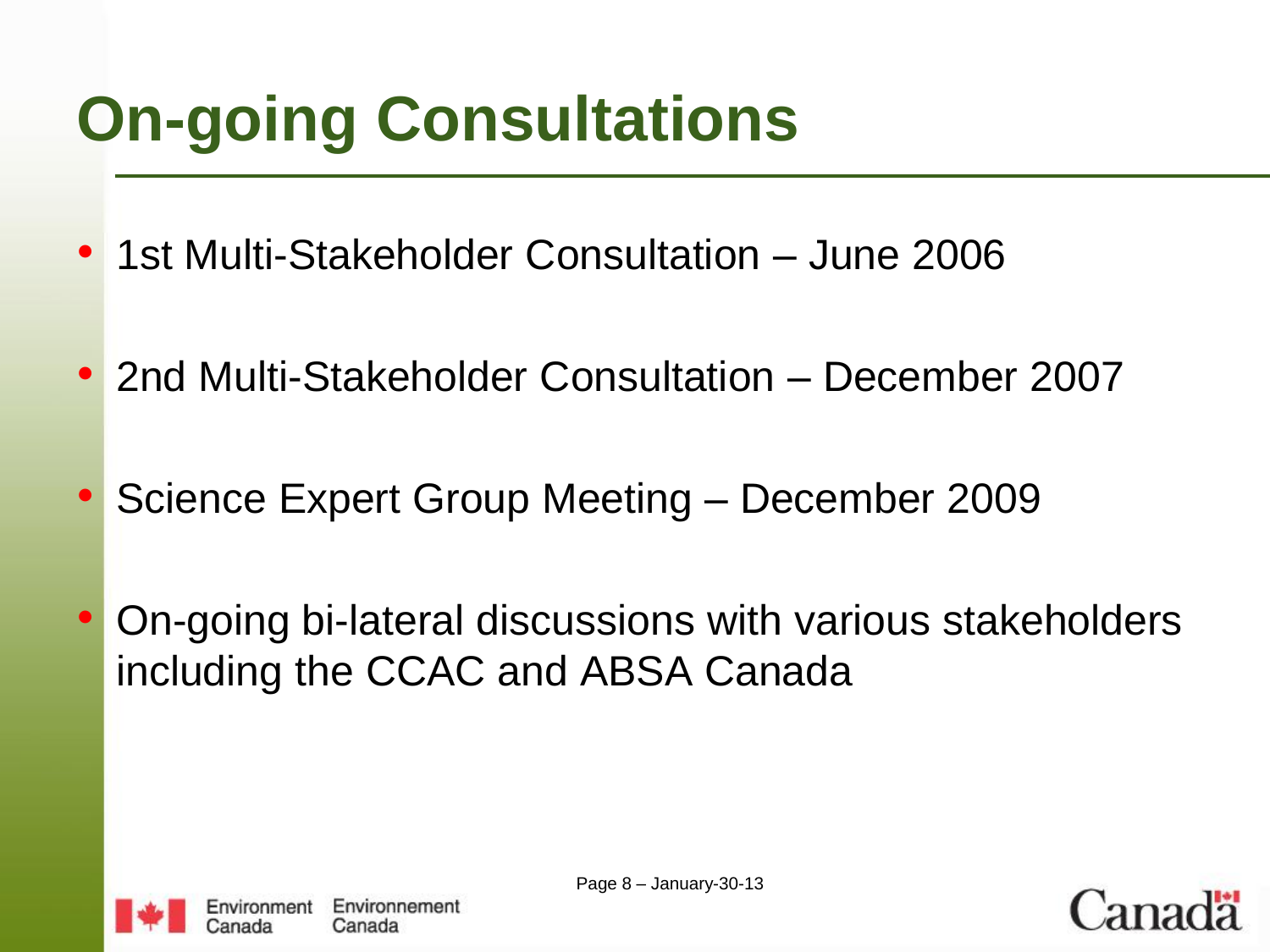## **Science Expert Group Meeting**

- Took place on December 10th & 11th, 2009 in Gatineau
- Representation was diverse and comprehensive: members from academia, industry, ENGOs, relevant associations and government departments, with expertise in a range of organism types including invertebrates, fish, mammals



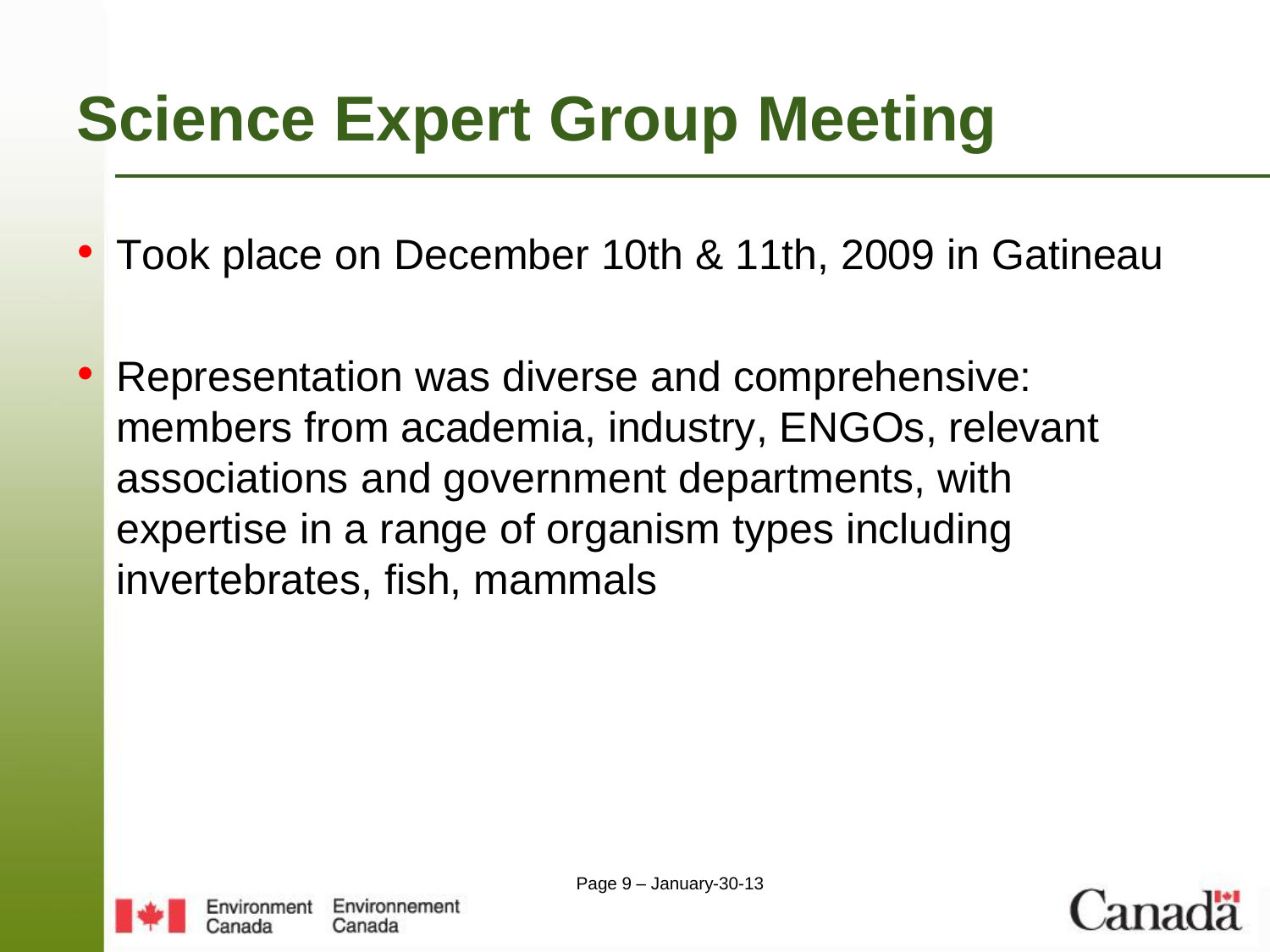## **Proposed notification model**

- Tiered notification scheme similar to that applicable to micro-organisms
- Graduated approach to information requirements in parallel with changing level of risk (hazard and exposure)
- Four overarching activities:
	- Containment (May be eligibility for exemption)
	- Confined releases
	- Experimental Field Studies
	- Full (unrestricted) release



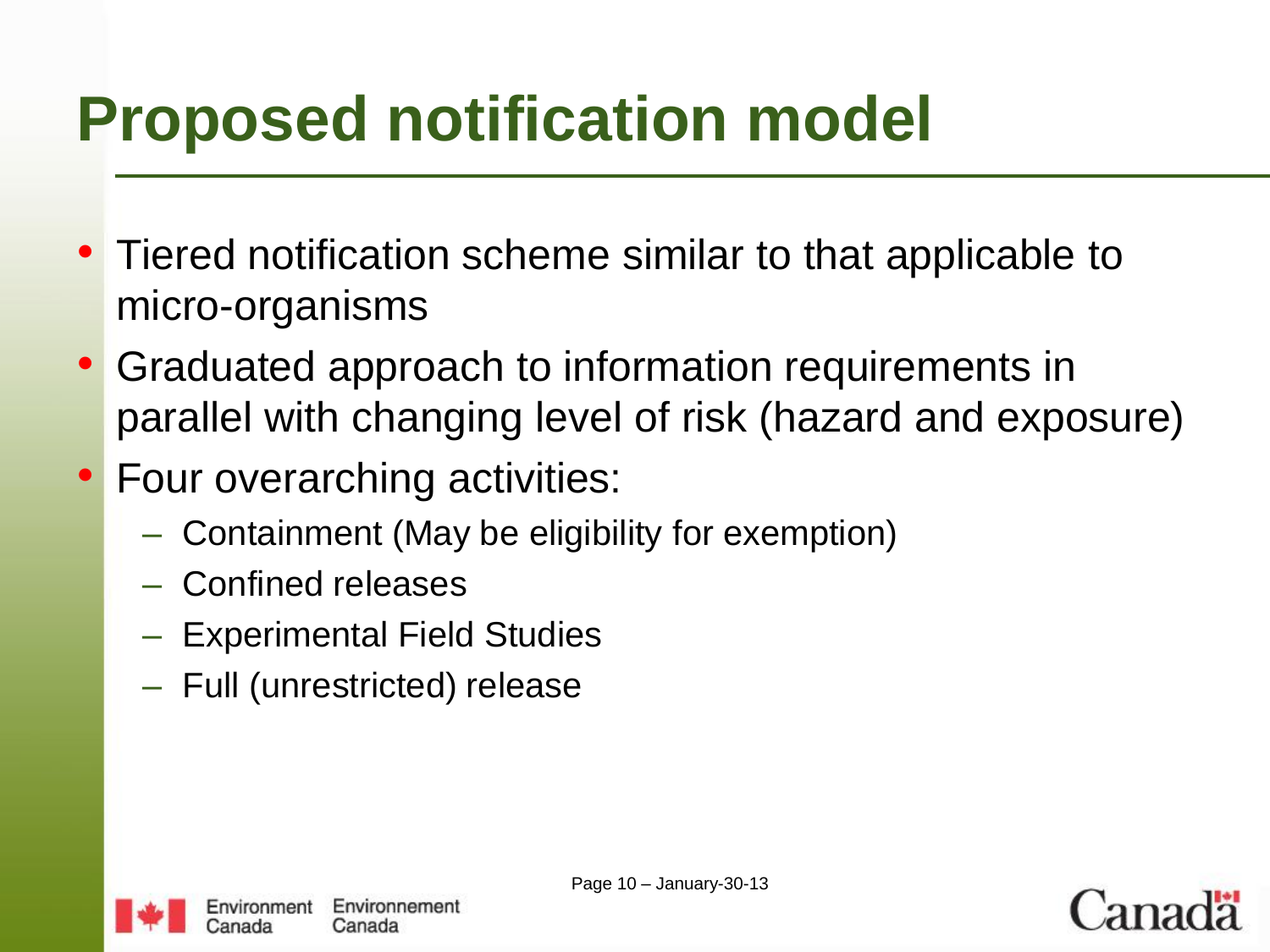#### Overview of Proposed Regulatory Framework for Organisms Other than Micro-organisms under the New **Substances Notification Regulations (Organisms) DRAFT**

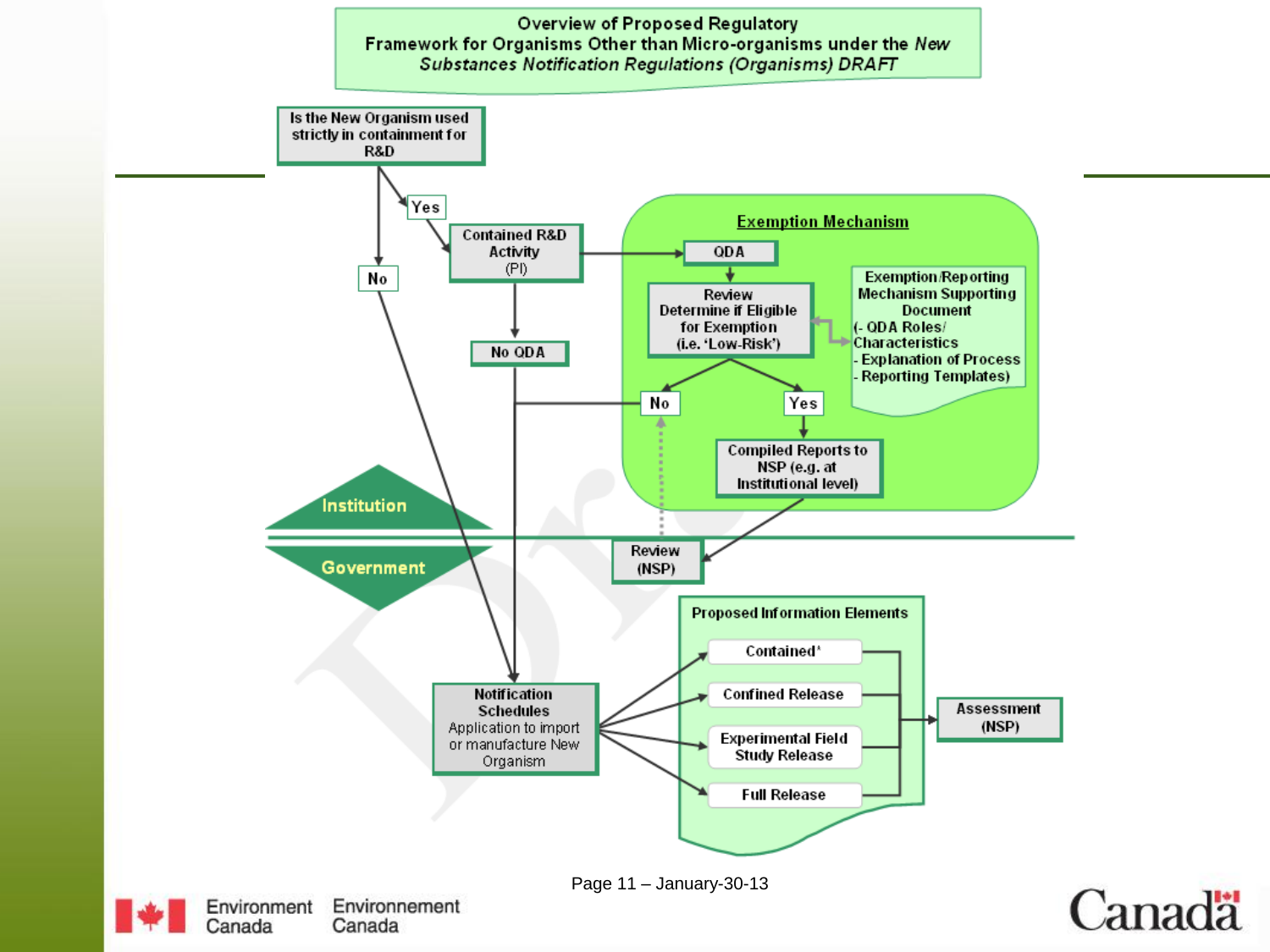#### **Human Pathogens and Toxins Act Requirements**

#### **Biological Safety Officers**

- ss.36(1) "An applicant shall, before a licence may be issued, designate an individual as a biological safety officer for the requested licence. The individual designated may also be the applicant."
- ss.36(3) "An individual may be designated as a biological safety officer only if the individual has the qualifications set out in the regulations"
- ss.36(5) "The biological safety officer may exercise the powers and shall carry out the functions set out in the regulations."
- ss.36(6) "If an individual ceases to act as a biological safety officer, the licence holder shall, without delay, designate another individual and inform the Minister of the new designation."



Page 12 – January-30-13

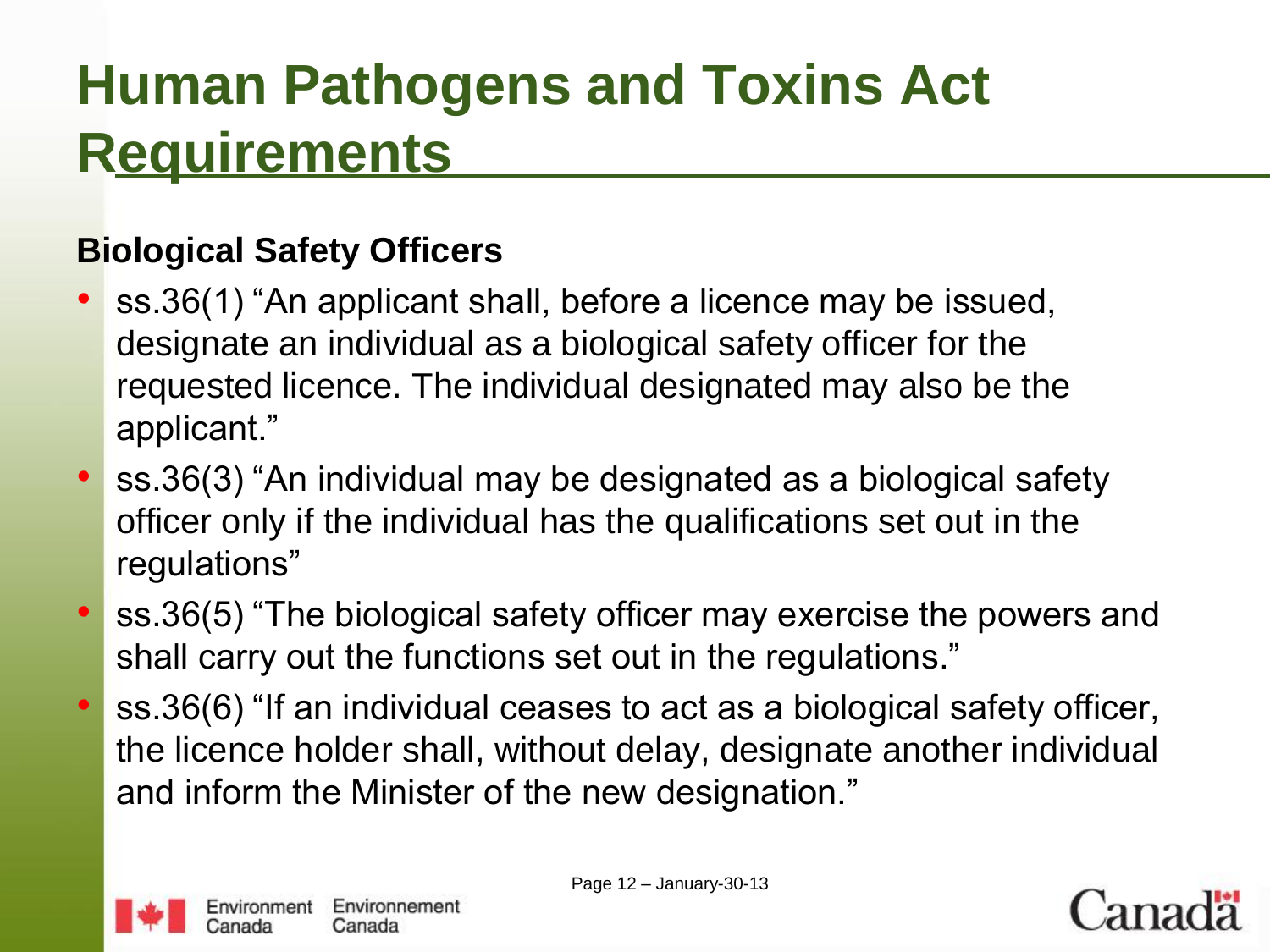#### **BSO vs QDA**

**Input from SEG highlighted certain important points to consider:**

- Role may be best fulfilled by committee rather than individual, depending on institution
- Human resources and/or breadth of expertise may not be readily available at certain institutions
- Risk that animal care committee may be burdened with this, despite the dichotomy in focus and scope



Page 13 – January-30-13

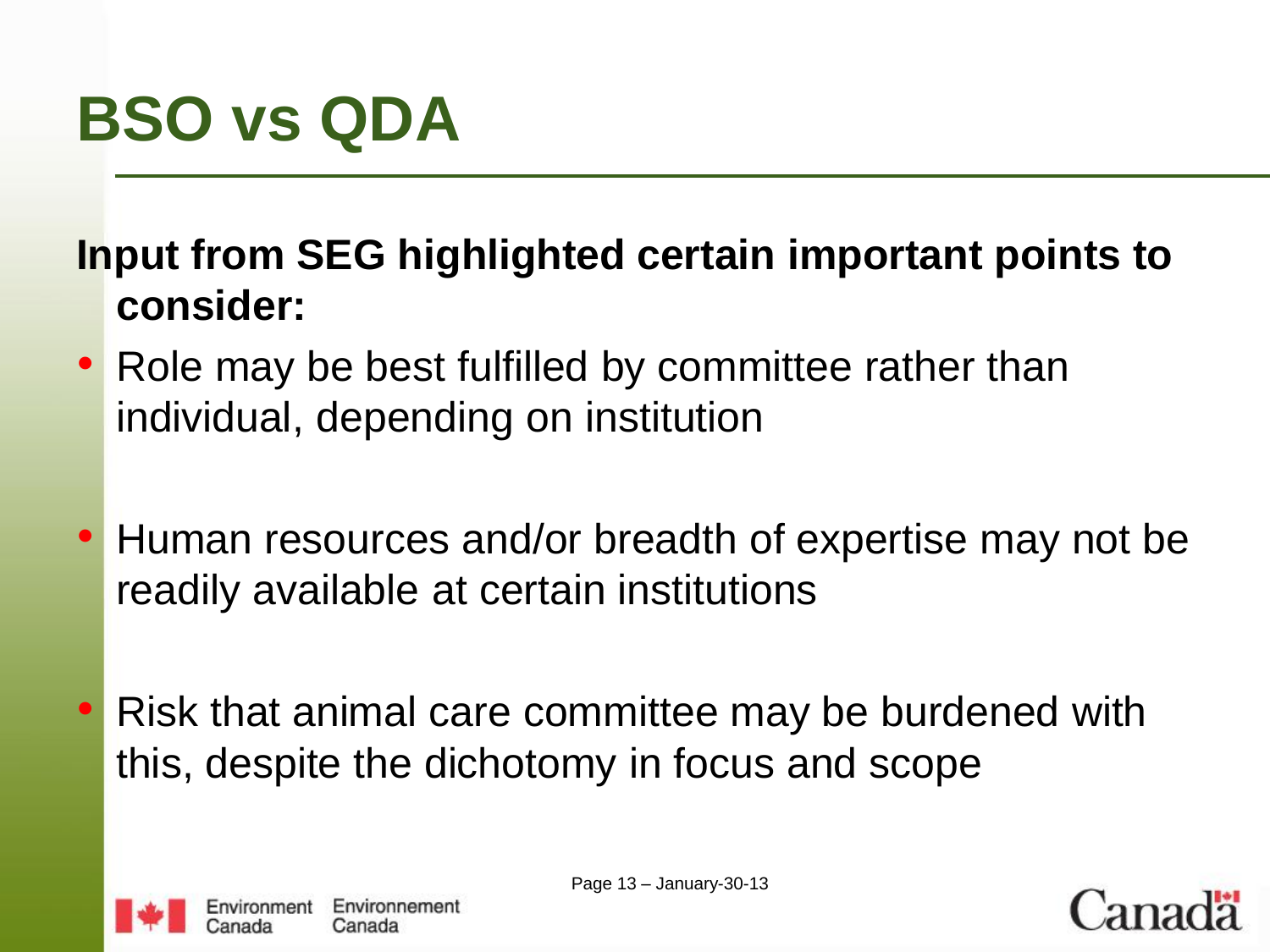#### **R&D Activities and Eligibility for Exemption**

#### • Eligible for exemption from notification?

- QDA on site?
- Is this a 'Low-Risk' organism?
- Is there adequate containment to mitigate possible risks?
- Periodic reporting
- If not
	- Notification for assessment of a contained organism; or
	- Notification for assessment of a non-contained organism.



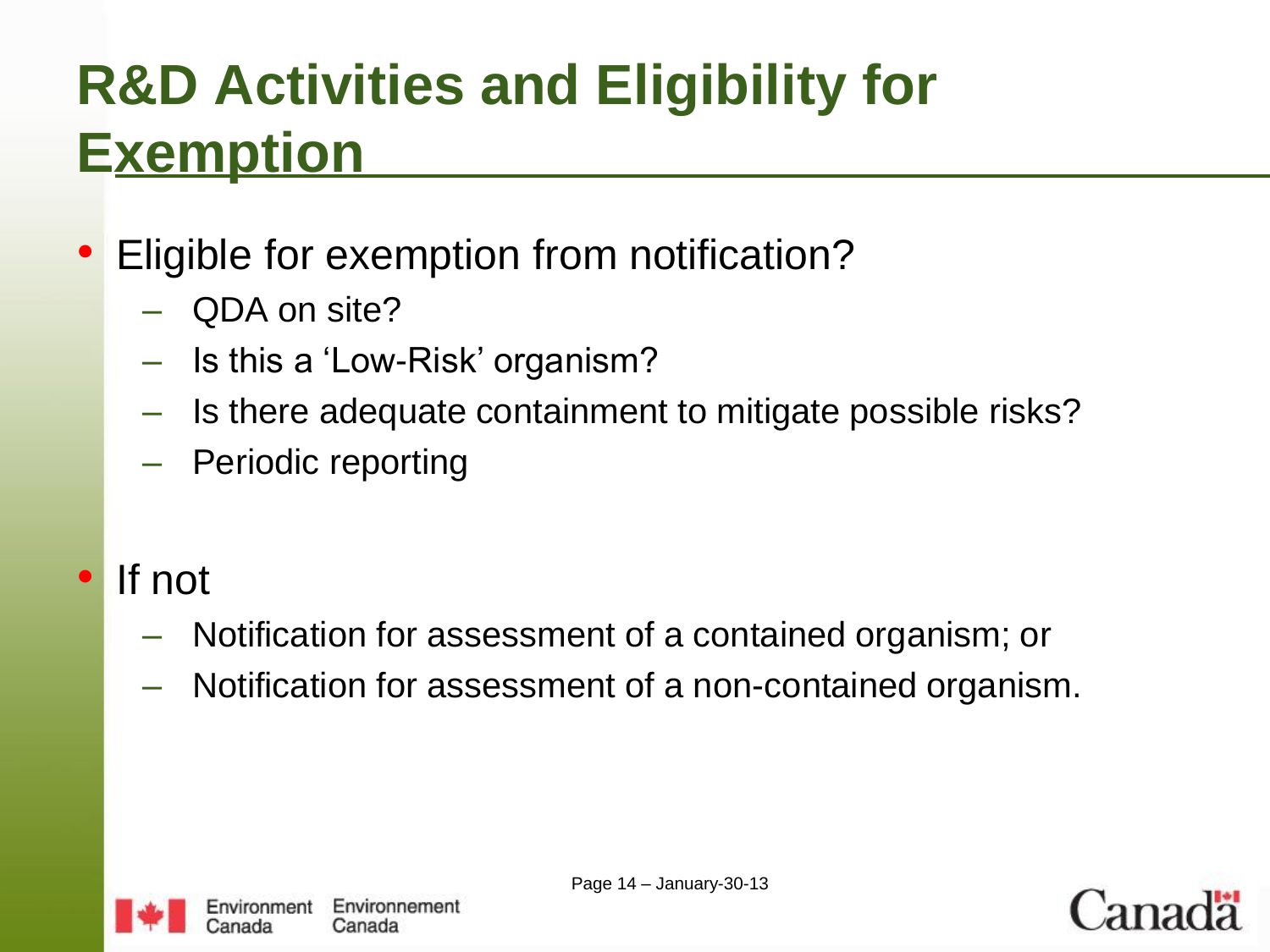#### **Containment under R&D: Currently what needs to be "contained"**

- Subsection 2(4) of the NSNR (Organisms) states:
	- "The regulations do not apply in respect of an organism, other than a micro-organism, that is a research and development organism and is imported to or manufactured in a facility from which there is no release into the environment of:
	- (a) the organism;
	- (b) the genetic material of the organism; or
	- (c) material from the organism involved in toxicity".



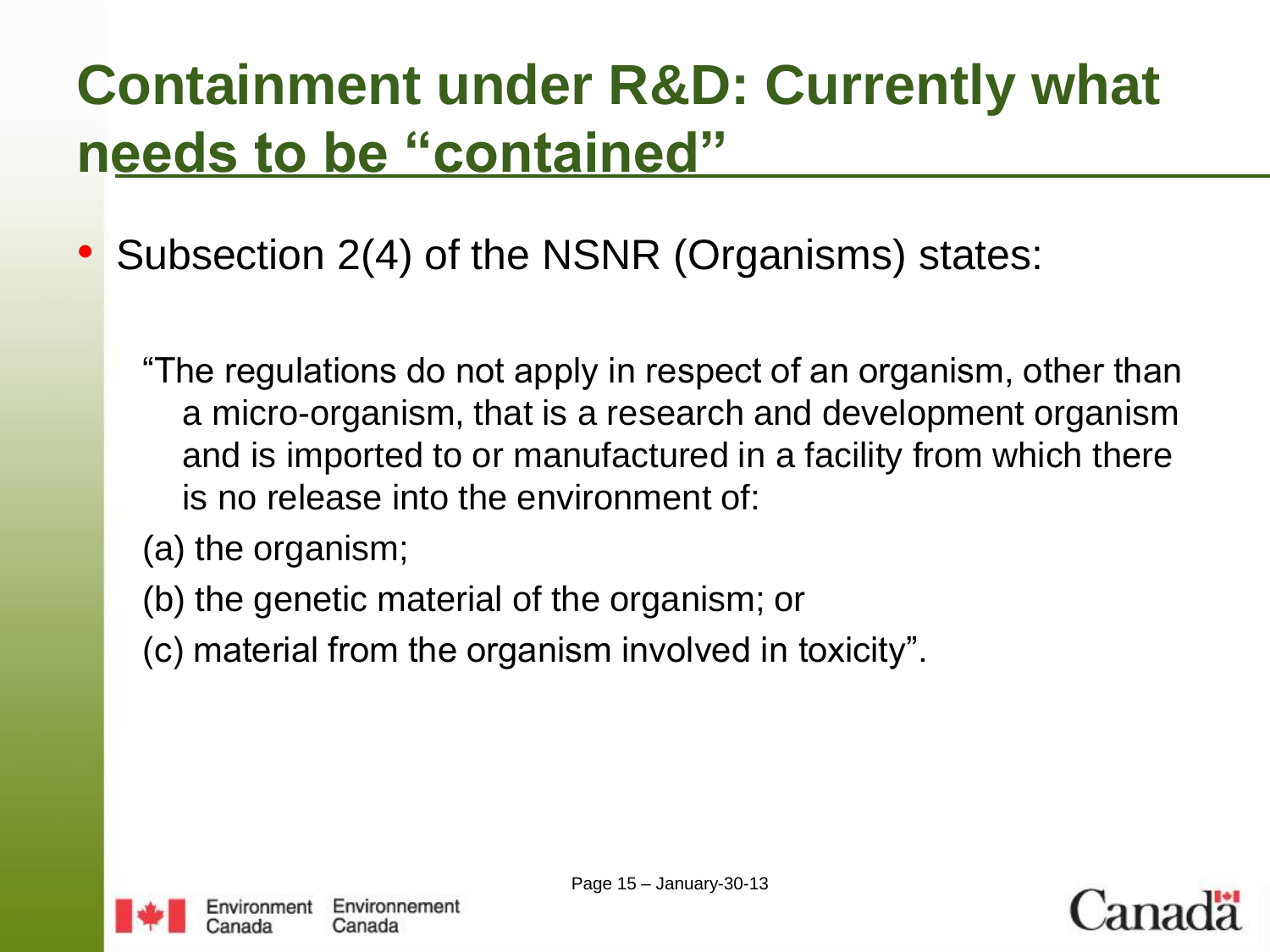#### **Proposed Exemption from notification for Low-Risk R&D Organisms/Activities**

- Considerations and guidance for low-risk and containment adequacy determination
- Reporting to and guidance from the NSP



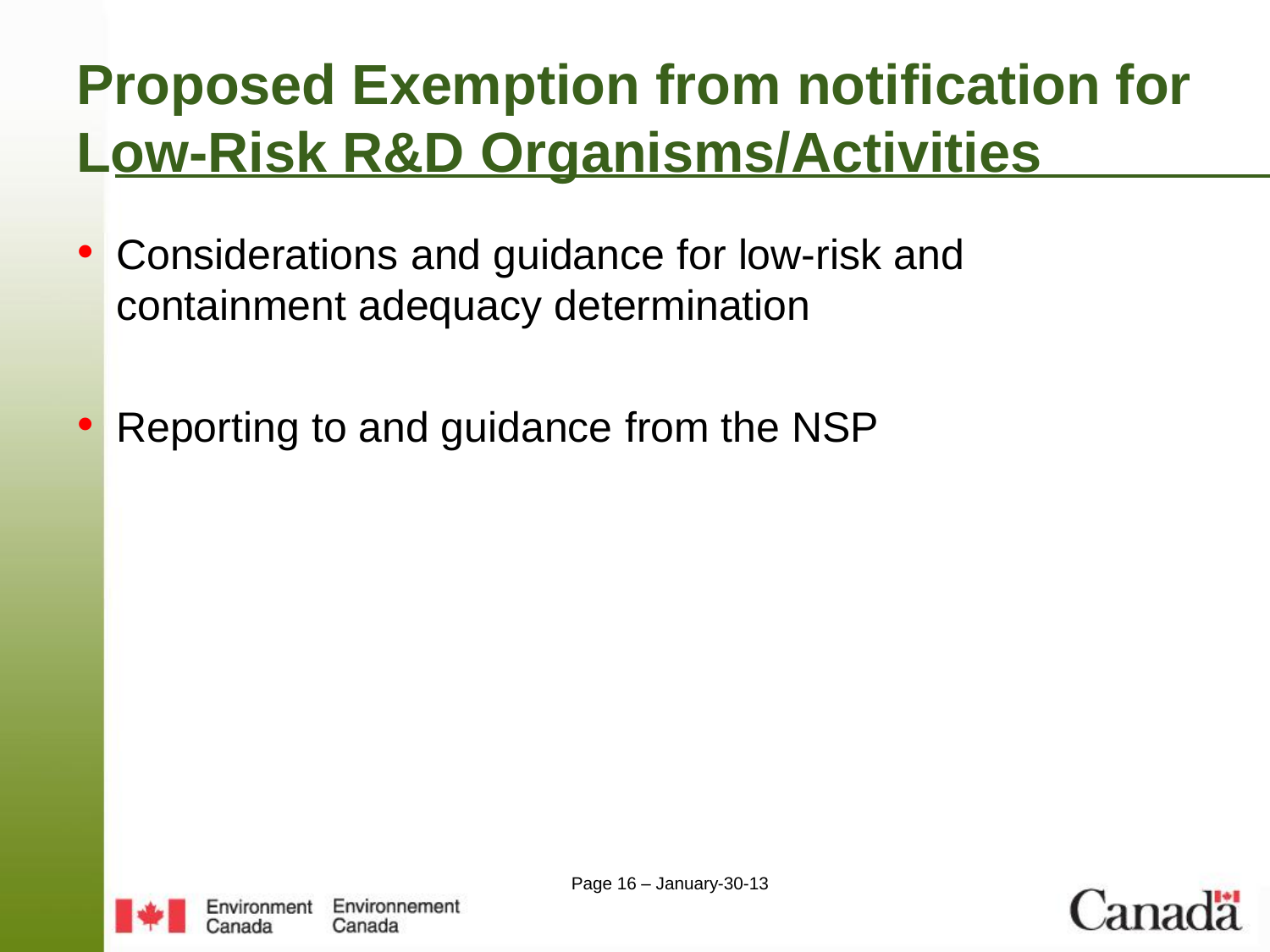#### **NSP Review Process for Reports**

- NSP will review reports (after the fact) for adequacy of risk determination and adequacy of containment – will use this information for education/followup purposes
- Reporting timetable or frequency to be determined based on input during June stakeholder consultations



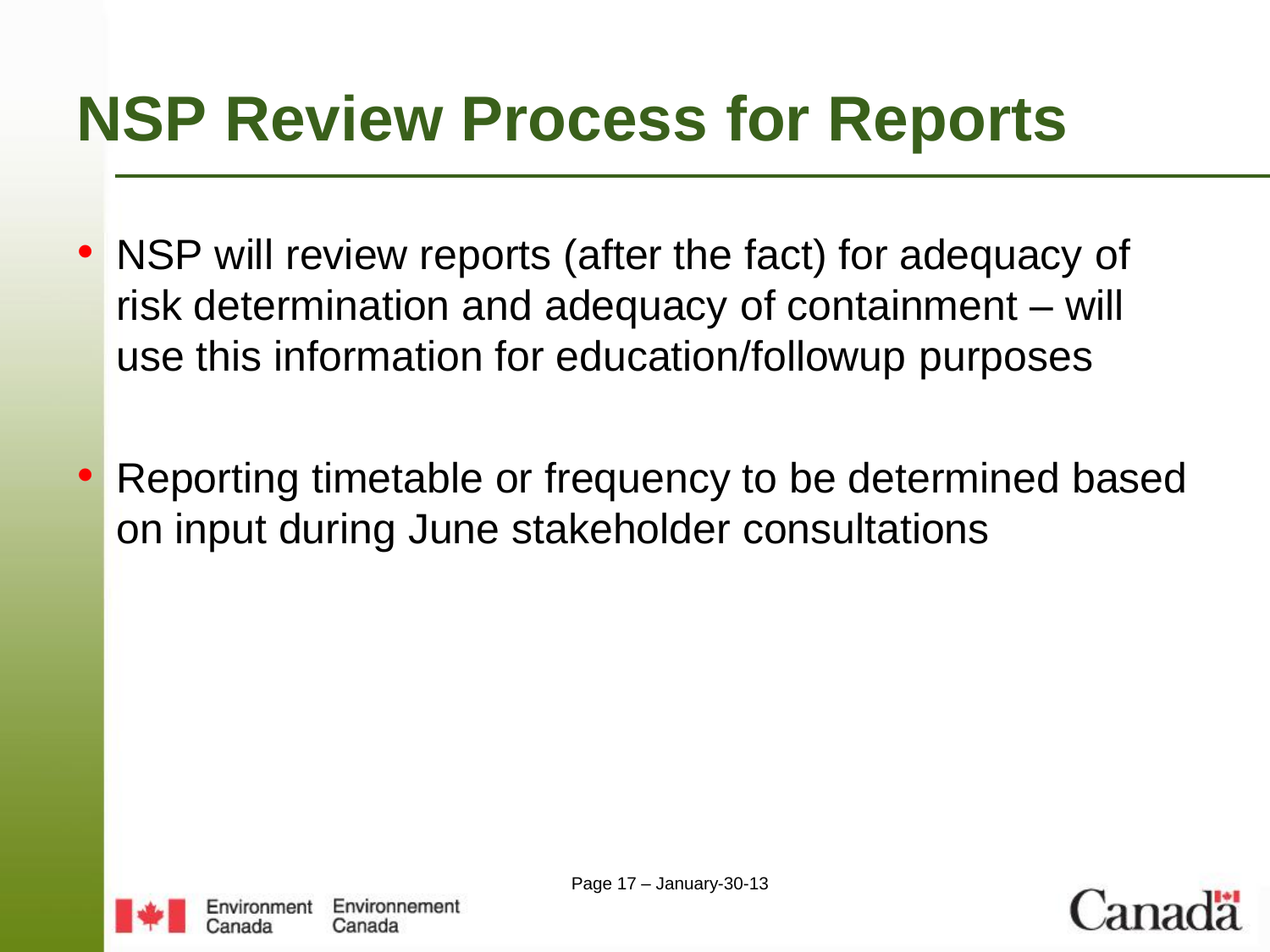## **Proposed New Notification Scheme**